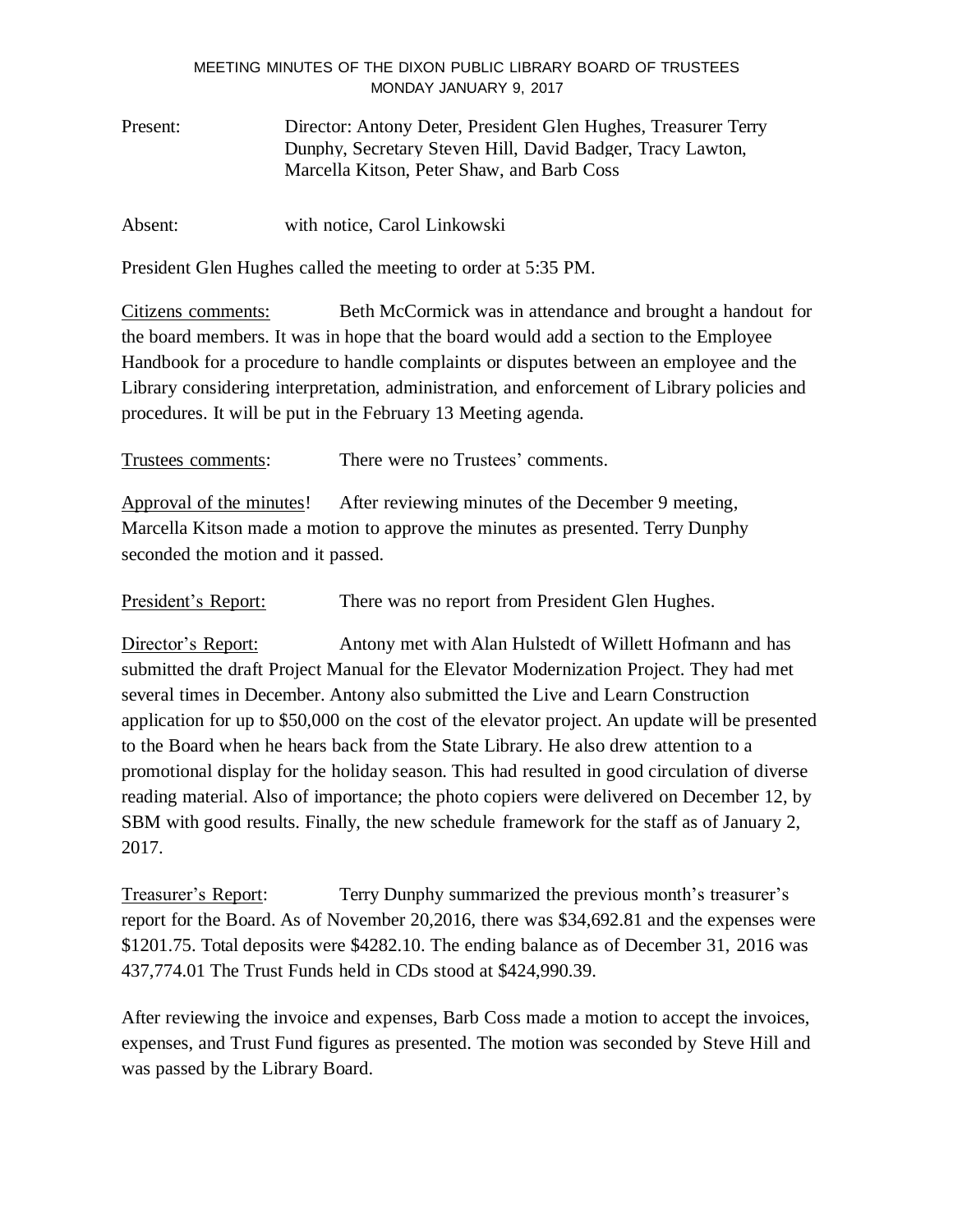### MEETING MINUTES OF THE DIXON PUBLIC LIBRARY BOARD OF TRUSTEES MONDAY JANUARY 9, 2017

### Committee Reports:

| Finance and Budget:                | No report from Glen Hughes/Terry Dunphy |                                                       |
|------------------------------------|-----------------------------------------|-------------------------------------------------------|
| <b>Building and Grounds:</b>       | No report from Terry Dunphy/Peter Shaw  |                                                       |
| Personnel and Salaries:            |                                         | No report from Tracy Lawton/Steven Hill               |
| By-Laws, Policies, and Procedures: |                                         | No report from Carol Linkowski/David<br><b>Badger</b> |
| Technology & Technology Resources: |                                         | No report from Tracy Lawton/Marcella<br>Kitson        |

# Unfinished business:

11a Texts to consider for inclusion into board policy. A motion was made by Tracy Lawton to consider readopt policy texts for 11a including items 1 - 2 - 3 with a change in wording for Part 2, which Antony would have the city attorney check. Marcella Kitson seconded the motion. The motion to accept 11a was passed by board members in attendance.

11b Suggested New Section: Policy on the Drugs and Alcohol Free Library. A motion was made to accept 11b. Steven Hill made this motion and it was seconded by Terry Dunphy. The motion passed.

11c Travel Reimbursement: This item was sent by RAILS as a model Policy that would put us in compliance with state law. David Badger made a motion to accept the Travel Policy and Expense Reimbursement Request Form. Peter Shaw seconded it, and it passed.

11d Review and approve compilation of Board Policies into single document for publication. A motion was made by Tracy Lawton to accept 11d with the understanding that there may be changes added later. A copy will be provided of the total document. It will be sent by e-mail to all board members when finished. Peter Shaw seconded the motion. The motion carried.

11e Consider minor revisions to the draft library employee handbook arising from discussion with staff. Peter Shaw made a motion to adopt IIe and it was seconded by David Badger. The motion passed.

New Business: From 6:40 PM to 7:26 more discussion continued about the 2017 Budget. There was concern for vagaries of the future. Antony Deter stated that he hopes to pass the budget at the February Board meeting.

A motion was made by Tracy Lawton at 7:28 to adjourn. It was seconded byMarcella Kitson and passed.